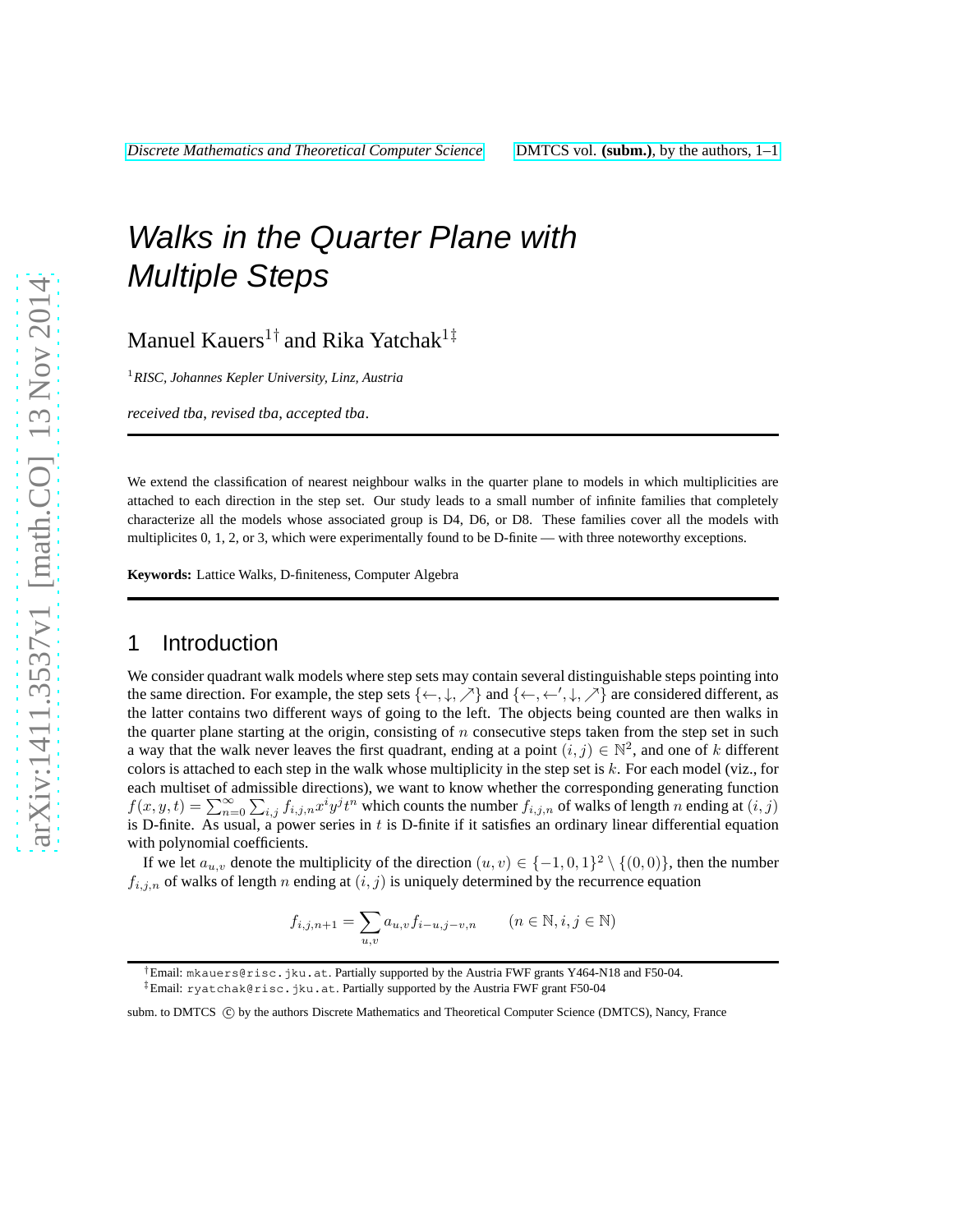together with the initial values  $f_{0,0,0} = 1$ ,  $f_{i,j,0} = 0$  for  $(i, j) \neq (0, 0)$ , and the boundary conditions  $\sum$  $f_{-1,j,n} = f_{i,-1,n} = 0$  for all  $i, j, n$ . Equivalently, we can say that the generating function  $f(x, y, t) = \sum_{n=0}^{\infty} \sum_{i,j} f_{i,j,n} x^i y^j t^n \in \mathbb{Q}[x, y][[t]]$  satisfies the functional equation

<span id="page-1-0"></span>
$$
\left(1 - t \sum_{u,v} a_{u,v} x^u y^v \right) f(x, y, t)
$$
  
=  $1 - \frac{1}{ty} \left( \sum_u a_{u,-1} x^u \right) f(x, 0, t) - \frac{1}{tx} \left( \sum_v a_{-1,v} y^v \right) f(0, y, t) + \frac{a_{-1,-1}}{txy} f(0, 0, t).$  (1)

Its first terms are

$$
f(x, y, t) = 1 + (a_{1,1} xy + a_{1,0} x + a_{0,1} y)t + (a_{1,1}^2 x^2 y^2 + 2a_{1,0} a_{1,1} x^2 y + (a_{1,0}^2 + a_{1,-1} a_{1,1}) x^2 + 2a_{0,1} a_{1,1} xy^2 + 2a_{0,1} a_{1,0} xy + (a_{0,1} a_{1,-1} + a_{0,-1} a_{1,1}) x + (a_{0,1}^2 + a_{-1,1} a_{1,1}) y^2 + (a_{-1,1} a_{1,0} + a_{-1,0} a_{1,1}) y + (a_{0,-1} a_{0,1} + a_{-1,0} a_{1,0} + a_{-1,-1} a_{1,1})) t^2 + \cdots
$$

This means, for example, that there are  $a_{-1,1}a_{1,0} + a_{-1,0}a_{1,1}$  many walks of length  $n = 2$  ending at  $(i, j) = (0, 1).$ 

For the models where all multiplicities  $a_{u,v}$  are in  $\{0,1\}$ , a complete classification is available: among the  $2^8 = 256$  different models, Bousquet-Mélou and Mishna [\(2010\)](#page-11-0) identified 79 nontrivial cases. For 22 of them they prove that the generating function is D-finite using certain symmetry groups  $G$  associated to each of the models. For a 23rd model, the notorious Gessel model  $\{\leftarrow, \rightarrow, \nearrow, \swarrow\}$ , their techniques do not apply but a proof by a different method based on computer algebra was found by [Bostan and Kauers](#page-11-1) [\(2010](#page-11-1)). A computer-free proof was later found by [Bostan et al. \(2013\)](#page-11-2). The remaining 56 models are not D-finite: [Mishna and Rechnitzer \(2009](#page-11-3)) and [Melczer and Mishna \(2013\)](#page-11-4) showed that the generating functions of five of these models have infinitely many singularities and therefore are not D-finite. For the remaining models, [Bostan et al. \(2014b\)](#page-11-5) proved that the counting sequences  $f_{0,0,n}$  for walks returning to the origin have asymptotic behaviour for  $n \to \infty$  that D-finite functions cannot possibly have.

The need for a classification of quarter plane models with multiplicities arose in the classification project for octant models in 3D [\(Bostan et al.](#page-11-6), [2014a\)](#page-11-6), as it turns out that some models in 3D can be reduced by projection to 2D models with multiplicities. For example, it is easy to see that the generating function for the octant model with step set  $\left\{ \begin{pmatrix} -1 \\ 0 \\ 0 \end{pmatrix} \right\}$  $\Big), \Big(\begin{smallmatrix} -1 \\ 0 \\ 1 \end{smallmatrix}\Big)$  $\Big), \Big(_{-1}^{0}$  $\Big), \Big(\begin{matrix} 1 \\ 1 \\ 0 \end{matrix}\Big)$  } is D-finite if and only if the quadrant model with step set  $\{\leftarrow, \leftarrow', \downarrow, \nearrow\}$  is. [Bostan et al. \(2014a\)](#page-11-6) have classified only the 527 models that they needed for their study, and point out that the classification problem for models with multiplicities is of interest in its own right.

For the present paper we carried out a systematic search over all the  $4^8 = 65536$  models where each of the eight directions may have any of the four multiplicities 0, 1, 2, 3. Of these, 30307 are nontrivial and essentially different, and of these, 1457 turn out to be D-finite, and of these, 79 are even algebraic. Going one step further, we have identified families of D-finite models in which some or all of the "multiplicities" are arbitrary complex numbers. Rather than asking for a fixed model what the corresponding group is, we ask for a fixed group what all the models leading to this group are. In this way we obtain a small number of families that completely characterize all the models which lead to groups with at most eight elements. This characterization covers 1454 of the 1457 D-finite cases we discovered for multiplicities in  $\{0, 1, 2, 3\}$ , the remaining three models have a group of order 10, which was too hard for us to analyze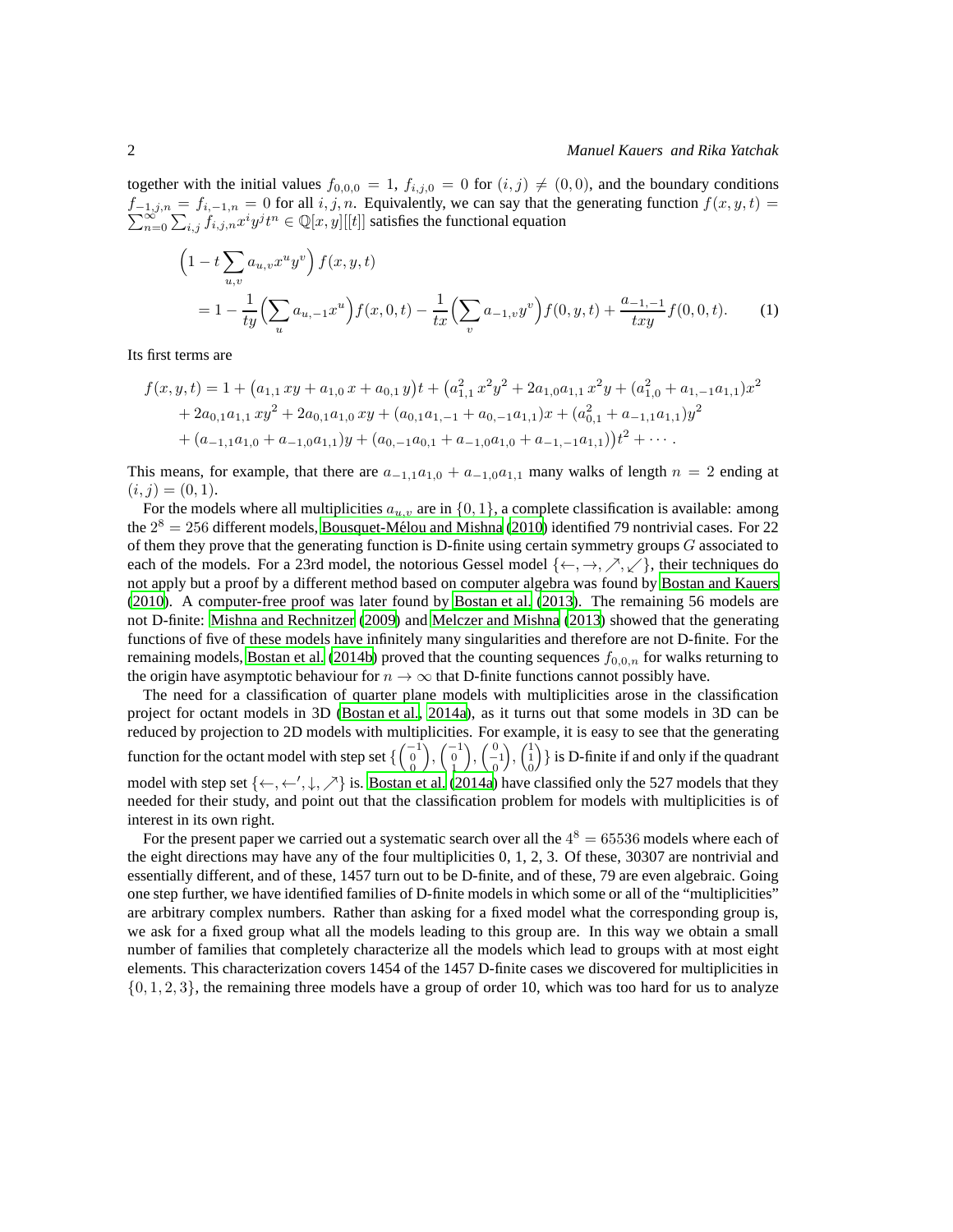in full generality. In view of the fact that all models previously considered had either a finite group of order at most eight or an infinite group, the appearance of these models was a surprise to us. We were less surprised to find, after spending some 6.5 years of computation time, that none of the models with a (probably) infinite group appears to be D-finite based on the inspection of the first 5000 terms.

For models with multiplicities  $a_{u,v} \in \{0,1\}$  it is noteworthy that the generating function for a model is D-finite if and only if the associated group is finite, and it is algebraic if and only if the so-called orbit-sum (cf. Section [4](#page-3-0) below) is zero. It seems that these equivalences remain true for models with multiplicities.

# 2 Models of Interest

Our reasoning largely follows that of Bousquet-Mélou and Mishna (2010). Their first step is to identify the interesting models. By a model, we understand here a particular choice of multiplicities  $a_{u,v} \in \mathbb{C}$ (not necessarily integers). For each such model there is a corresponding generating function  $f(x, y, t) \in$  $\mathbb{C}[x, y][t]$ , and we want to identify the models whose generating functions are D-finite.

A model is uninteresting if  $a_{1,-1} = a_{1,0} = a_{1,1} = 0$  or  $a_{-1,1} = a_{0,1} = a_{1,1} = 0$  or  $a_{-1,-1} = a_{-1,0} = a_{-1,0}$  $a_{-1,1} = 0$  or  $a_{-1,-1} = a_{0,-1} = a_{1,-1} = 0$ , because in either of these cases the corresponding generating function is algebraic and it is well-understood why [\(Flajolet and Sedgewick](#page-11-7), [2009,](#page-11-7) Section VII.8). Secondly, if two models can be obtained from one another by reflecting the step set about the diagonal  $x = y$ , then the corresponding generating functions can be obtained from one another by exchanging the variables  $x \leftrightarrow y$ , and therefore either both are D-finite or neither is. Similarly, if one model can be obtained from another by multiplying all multiplicities by a nonzero constant  $\lambda$ , then its generating function can be obtained from the generating function of the other by sending t to  $\lambda t$ , and therefore again either both are D-finite or neither is.

Applying all these filters to the  $4^8 = 65536$  models with possible multiplicities  $a_{u,v} \in \{0,1,2,3\}$ leaves us with 30307 nontrivial models (including, for the sake of completeness, the 79 interesting models with  $a_{u,v} \in \{0,1\}$  that have already been completely classified).

## 3 The Group of the Model

For a fixed model, i.e., for a fixed choice of multiplicities  $a_{u,v} \in \mathbb{C}$ , consider the functional equation [\(1\)](#page-1-0). The group associated to the model acts on this equation. Its elements map the variables x and y to certain rational functions in x and y, which are chosen in such a way that all the group elements leave the *kernel polynomial*

$$
K(x, y, t) := 1 - t \sum_{u, v} a_{u, v} x^u y^v
$$

fixed. It is easy to check that the two particular transformations  $\Phi$ ,  $\Psi$ :  $\mathbb{C}(x, y) \to \mathbb{C}(x, y)$  defined by

$$
\Phi\colon (x,y)\mapsto \Big(\frac{1}{x}\frac{\sum_v a_{-1,v}y^v}{\sum_v a_{1,v}y^v},\ y\Big),\qquad \Psi\colon (x,y)\mapsto \Big(x,\ \frac{1}{y}\frac{\sum_u a_{u,-1}x^u}{\sum_u a_{u,1}x^u}\Big)
$$

have this property. It is also easy to check that  $\Phi$  and  $\Psi$  are involutions, i.e.,  $\Phi^2 = \Psi^2 = id$ .

The group G is defined as the group generated by  $\Phi$  and  $\Psi$  under composition.

Note that we do not need to worry that one of the denominators  $\sum_{u}a_{u,1}x^u$  or  $\sum_{v}a_{1,v}y^v$  is identically zero, because this only happens for models that are uninteresting in the sense of the previous section. For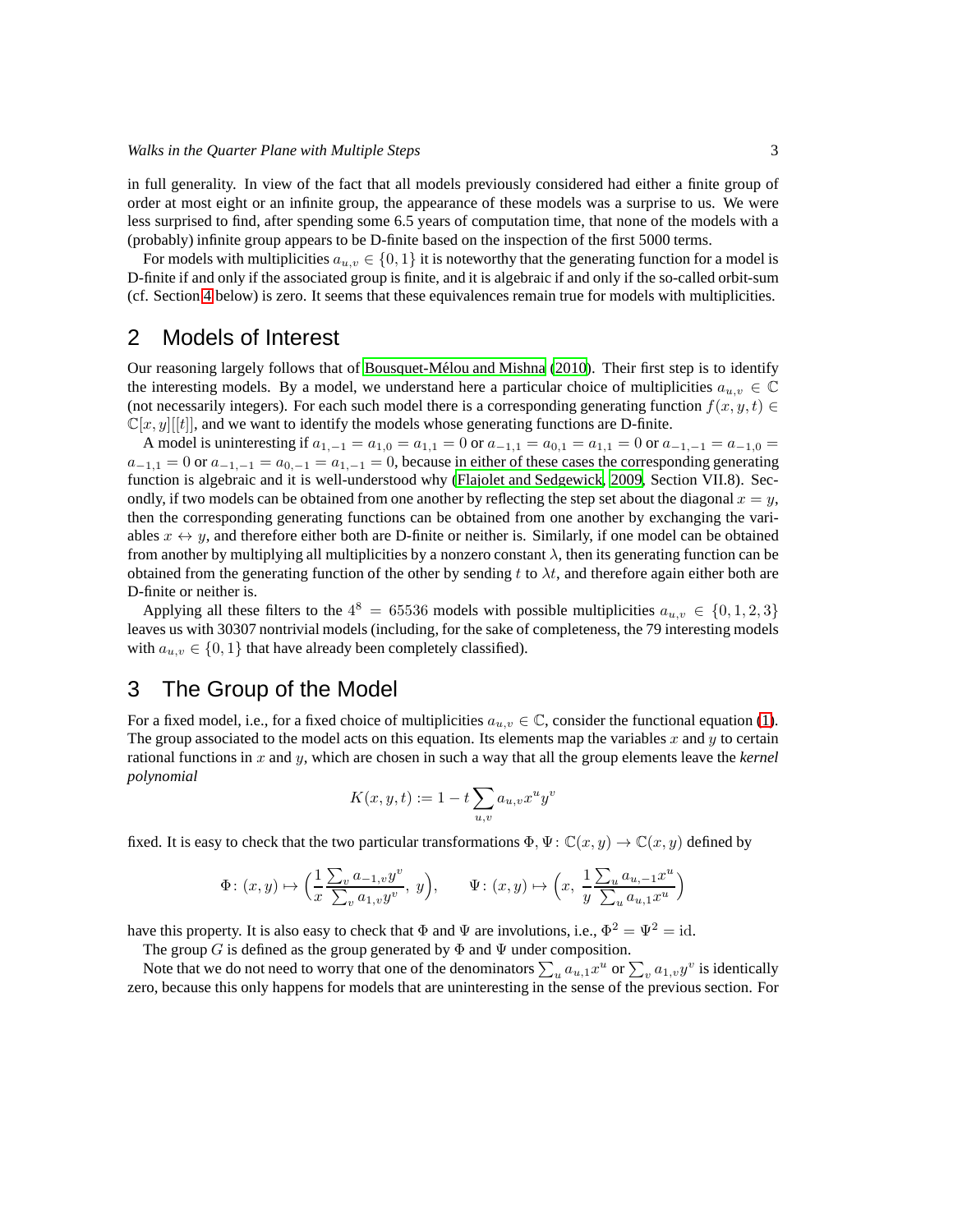,

the same reason, we may also assume that the numerators  $\sum_u a_{u,-1}x^u$  and  $\sum_v a_{-1,v}y^v$ , respectively, are nonzero polynomials. In order to argue that the composition of rational functions into the power series of equation [\(1\)](#page-1-0) is algebraically meaningful, recall that the series in question belong to  $\mathbb{Q}[x, y][t]$ , so the result of the composition can be naturally interpreted as an element of  $\mathbb{C}(x, y)[[t]]$ .

The group G is finite if and only if  $(\Phi \Psi)^n = id$  for some  $n \in \mathbb{N}$ , and this is the case if and only if

$$
G = \left\{ \begin{array}{rcl} \mathrm{id}, & \Phi \Psi, & (\Phi \Psi)^2, & \cdots, & (\Phi \Psi)^{n-1}, \\ \Phi, & (\Phi \Psi) \Phi, & (\Phi \Psi)^2 \Phi, & \cdots, & (\Phi \Psi)^{n-1} \Phi \end{array} \right\}
$$

where all the listed elements are distinct. In other words,  $G$  is either the dihedral group with  $2n$  elements, or infinite. The sign sgn(g) of an element  $g \in G$  is defined to be 1 if  $g = (\Phi \Psi)^k$  for some k, and  $-1$ otherwise.

# <span id="page-3-0"></span>4 Models with Group D4

As there is obviously no way to choose  $a_{u,v}$  such that  $\Phi\Psi = (\frac{1}{x}r(y), \frac{1}{y}s(x)) = (x, y) = id$ , the smallest possible  $n \in \mathbb{N}$  with  $(\Phi \Psi)^n = id$  is 2. The group with  $(\Phi \Psi)^2 = id$  is the dihedral group D4 with four elements. In order to determine the models which lead to this group, regard the  $a_{u,v}$  as variables and compute  $(p, q) := \Phi(\Psi(x, y)) - \Psi(\Phi(x, y))$ . This is a pair of rational functions in x, y whose coefficients are rational functions in the  $a_{u,v}$  over the rational numbers. Write p, q as quotients of polynomials in x, y whose coefficients are polynomials in  $a_{u,v}$  with integer coefficients. We want to know the possible choices of  $a_{u,v}$  for which p and q become zero. (Note that  $\Phi\Psi = \Psi\Phi \iff (\Phi\Psi)^2 = id$  because  $\Phi$ and  $\Psi$  are involutions.) In order to find these  $a_{u,v}$ , consider the ideal in  $\mathbb{Q}[a_{-1,-1},\ldots,a_{1,1}]$  generated by the coefficients of all monomials  $x^i y^j$  in the numerator of p and the coefficients of all monomials  $x^i y^j$ in the numerator of q. This ideal basis consists of 36 homogeneous polynomials of degree 4, which we don't reproduce here because of its length. Using Gröbner basis techniques [\(Becker et al., 1993\)](#page-11-8), we can determine the irreducible components of the radical of this ideal. We have used the commands facstd and minAssGTZ of the software package Singular [\(Greuel and Pfister](#page-11-9), [2002\)](#page-11-9) for this step. It turns out that the two irreducible components are generated by

$$
\{a_{0,1}a_{1,-1}-a_{0,-1}a_{1,1}, a_{-1,1}a_{1,-1}-a_{-1,-1}a_{1,1}, a_{-1,1}a_{0,-1}-a_{-1,-1}a_{0,1}\}, \text{ and } \{a_{1,0}a_{-1,1}-a_{-1,0}a_{1,1}, a_{1,-1}a_{-1,1}-a_{-1,-1}a_{1,1}, a_{1,-1}a_{-1,0}-a_{-1,-1}a_{1,0}\}.
$$

As the latter is obtained from the former by replacing all  $a_{u,v}$  by  $a_{v,u}$ , it suffices to consider one of the two components, say the first. The equations in this component are equivalent to saying that the vectors  $(a_{-1,-1}, a_{0,-1}, a_{1,-1})$  and  $(a_{-1,1}, a_{0,1}, a_{1,1})$  are linearly dependent. Since the models where one or both of these vectors are zero are uninteresting, the interesting models leading to the group D4 are precisely those for which there exists a constant  $\lambda \neq 0$  such that  $a_{-1,v} = \lambda a_{1,v}$  for  $v = -1, 0, 1$ . We then have

$$
\Phi(x,y) = \left(\frac{\lambda}{x},y\right) \quad \text{and} \quad \Psi(x,y) = \left(x, \frac{1}{y} \frac{\lambda a_{1,-1} x^{-1} + a_{0,-1} + a_{1,-1} x}{\lambda a_{1,1} x^{-1} + a_{0,1} + a_{1,1} x}\right).
$$

At this point, we can proceed analogously to Bousquet-Mélou and Mishna (cf. their Proposition 5): mul-tiplying [\(1\)](#page-1-0) on both sides by  $xy/K(x, y, t)$  and forming the *orbit sum* gives the general relation

$$
\sum_{g \in G} \operatorname{sgn}(g) g(xy f(x, y, t)) = \frac{1}{K(x, y, t)} \sum_{g \in G} \operatorname{sgn}(g) g(xy),
$$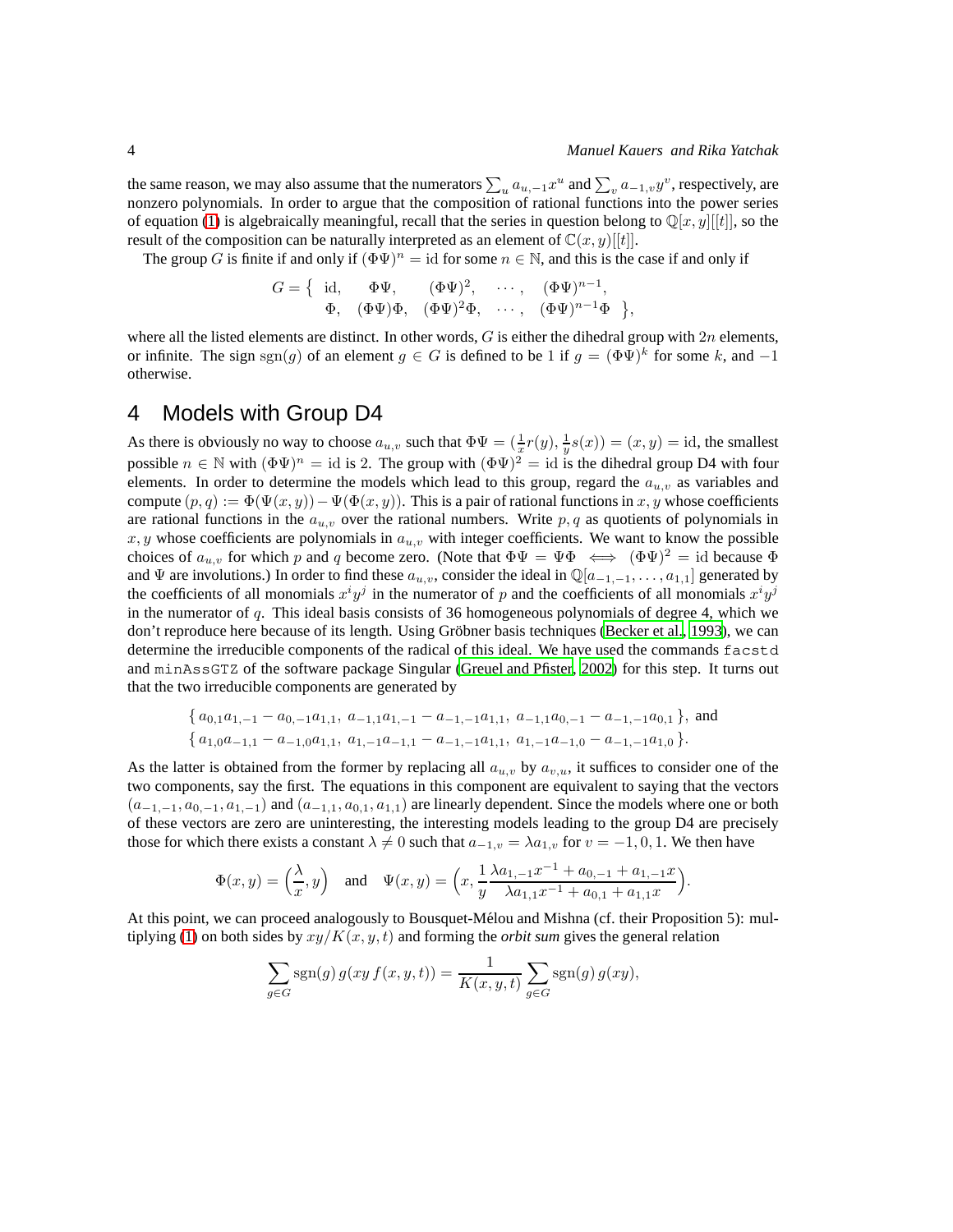which holds whenever the group is finite. For the special case under consideration, the right hand side evaluates to

$$
\frac{1}{K(x,y,t)} \left( xy - \frac{y\lambda}{x} - \frac{x\lambda a_{1,-1}x^{-1} + a_{0,-1} + a_{1,-1}x}{y\lambda a_{1,1}x^{-1} + a_{0,1} + a_{1,1}x} + \frac{\lambda}{xy} \frac{\lambda a_{1,-1}x^{-1} + a_{0,-1} + a_{1,-1}x}{\lambda a_{1,1}x^{-1} + a_{0,1} + a_{1,1}x} \right)
$$
\n
$$
= \frac{(x^2 - \lambda)(a_{0,1}xy^2 - a_{0,-1}x - (\lambda + x^2)(a_{1,-1} - a_{1,1}y^2))}{xy(a_{1,1}(\lambda + x^2) + a_{0,1}x)K(x,y,t)}.
$$

For the left hand side, we have

$$
xy f(x, y, t) - \frac{\lambda y}{x} f\left(\frac{\lambda}{x}, y, t\right) - \frac{x}{y} s(x) f\left(x, \frac{1}{y} s(x), t\right) + \frac{\lambda}{xy} s(x) f\left(\frac{\lambda}{x}, \frac{1}{y} s(x), t\right),
$$

where we abbreviate  $s(x) = \frac{\lambda a_{1,-1}x^{-1} + a_{0,-1} + a_{1,-1}x}{\lambda a_{1,1}x^{-1} + a_{0,1} + a_{1,1}x}$  $\frac{\lambda_{1,-1}x_1+a_{0,-1}+a_{1,-1}x_1}{\lambda_{a_{1,1}x}-1+a_{0,1}+a_{1,1}x}$ . The identity holds in  $\mathbb{Q}(x, y)[[t]]$ , but it can be seen that all quantities actually belong to  $\mathbb{Q}(x)[y, y^{-1}][[t]]$ . The last two terms of the equation involve only negative exponents with respect to y, so taking the positive part  $[y^>]$  will kill them. The remaining terms happen to belong to  $\mathbb{Q}[x, x^{-1}][[t]]$ , and since the second term only has negative exponents with respect to x, taking the positive part  $[x^>]$  will eliminate it and only leave the first. It follows that

$$
f(x,y,t) = \frac{1}{xy} [x^>][y^>]\frac{(x^2 - \lambda)(a_{0,1}xy^2 - a_{0,-1}x - (\lambda + x^2)(a_{1,-1} - a_{1,1}y^2))}{xy(a_{1,1}(\lambda + x^2) + a_{0,1}x)K(x,y,t)}.
$$

Alternatively, we could interpret the elements of  $\mathbb{Q}(x, y)$ ||t|| as elements of multivariate formal Laurent series field  $\mathbb{Q}_{\leq}((x, y, t))$  for a term order  $\leq$  with  $x, y \leq 1 \leq t$  and do the positive part extraction with respect to  $x$  and  $y$  simultaneously. See [Aparicio Monforte and Kauers \(2013](#page-11-10)) for a discussion of formal Laurent series in several variables. In any case, we can summarize the result of this section as follows.

**Theorem 1** *The interesting quarter plane models whose group is D4 are precisely those where*  $a_{-1,v}$  =  $\lambda a_{1,v}$  *for*  $v = -1, 0, 1$  *and some*  $\lambda \neq 0$ *. All these models are D-finite.* 

Family 0 Defining equations:  $a_{0,1}a_{1,-1} = a_{0,-1}a_{1,1},$  $a_{-1,1}a_{1,-1} = a_{-1,-1}a_{1,1}$  $a_{-1,1}a_{0,-1} = a_{-1,-1}a_{0,1}$ 

# 5 Models with Group D6

We now determine all the choices for  $a_{u,v}$  such that  $(\Phi \Psi)^3 = id$ . As before, we compute  $(p, q) :=$  $\Psi(\Phi(\Psi(x, y))) - \Phi(\Psi(\Phi(x, y)))$  and consider the ideal generated by the coefficients of the numerators with respect to  $x, y$ . The basis consists of 210 homogeneous polynomials of degree 9. The ideal has 34 irreducible components, 18 of which turn out to contain only uninteresting models. Of the remaining 16 components, 6 can be discarded because their solution sets are properly contained in the solution set of others. Of the remaining 10 components, 4 can be discarded because they are reflections of others. This leaves us with the following 6 families:

Example:

−7

6 −9 15

13

2 −3 5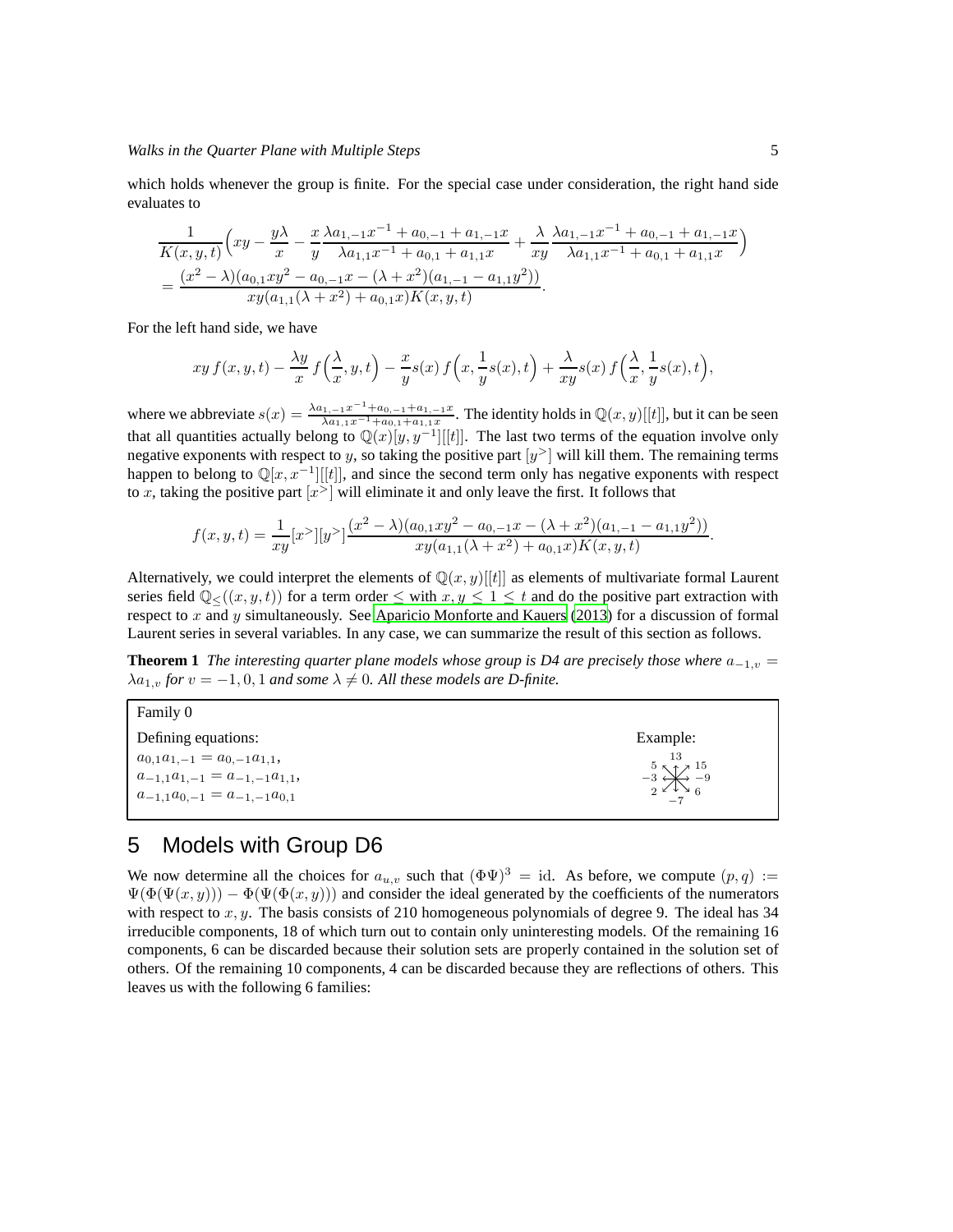| Family 1a                             |                                       | Family 1b                                                                                                                                                                                                                                                                                                                                |                   |
|---------------------------------------|---------------------------------------|------------------------------------------------------------------------------------------------------------------------------------------------------------------------------------------------------------------------------------------------------------------------------------------------------------------------------------------|-------------------|
| Defining equations:                   | Example:                              | Defining equations:                                                                                                                                                                                                                                                                                                                      | Example:          |
|                                       |                                       |                                                                                                                                                                                                                                                                                                                                          |                   |
|                                       |                                       | $\begin{array}{lllll} a_{1,1} = a_{-1,-1} = 0, & & 3 & 2 & 4 & 0 \\ a_{-1,1}a_{1,-1} = a_{-1,0}a_{1,0} = a_{0,1}a_{0,-1} & & 5 & 1/5 & 4 & 1/5 \\ & & & & & 1/3 & 4 & 1/3 & 4 & 1/3 \\ \end{array} \begin{array}{lllllll} a_{1,-1} = a_{-1,1} = 0, & & 1/2 & 1/3 \\ a_{-1,0}a_{1,0} = a_{-1,-1}a_{1,1} = a_{0,-1}a_{0,1} & & 5 & 1/3 \\$ |                   |
|                                       |                                       |                                                                                                                                                                                                                                                                                                                                          |                   |
| Family 2a                             |                                       | Family 2b                                                                                                                                                                                                                                                                                                                                |                   |
| Defining equations:                   | Example:                              | Defining equations:                                                                                                                                                                                                                                                                                                                      | Example:          |
| $a_{1,0} = a_{1,1} = 0,$              | 77                                    | $a_{1,0} = a_{1,-1} = 0,$                                                                                                                                                                                                                                                                                                                | $1\quad 2\quad 1$ |
| $a_{0,-1}a_{-1,1}=2a_{0,1}a_{-1,-1},$ | $5\frac{1}{2}$                        | $a_{0,1}a_{-1,-1} = 2a_{0,-1}a_{-1,1}$                                                                                                                                                                                                                                                                                                   |                   |
| $a_{0-1}^2 = 4a_{1,-1}a_{-1,-1}$      | $1\quad 2\quad 1$                     | $a_{0,1}^2 = 4a_{1,1}a_{-1,1}$                                                                                                                                                                                                                                                                                                           | 77                |
| $a_{0,-1}a_{0,1}=2a_{-1,1}a_{1,-1}$   |                                       | $a_{0,1}a_{0,-1}=2a_{-1,-1}a_{1,1}$                                                                                                                                                                                                                                                                                                      |                   |
| Family 3a                             |                                       | Family 3b                                                                                                                                                                                                                                                                                                                                |                   |
| Defining equations:                   | Example:                              | Defining equations:                                                                                                                                                                                                                                                                                                                      | Example:          |
| $a_{-1,0} = a_{-1,-1} = 0,$           | $1\quad 2\quad 1$                     | $a_{-1,0} = a_{-1,1} = 0$ ,                                                                                                                                                                                                                                                                                                              | 77                |
| $a_{0,1}a_{1,-1}=2a_{0,-1}a_{1,1},$   | $\operatorname{\bigtriangledown_{5}}$ | $a_{0,-1}a_{1,1}=2a_{0,1}a_{1,-1},$                                                                                                                                                                                                                                                                                                      |                   |
| $a_{0.1}^2 = 4a_{-1,1}a_{1,1},$       | 7 7                                   | $a_{0,-1}^2 = 4a_{-1,-1}a_{1,-1},$                                                                                                                                                                                                                                                                                                       | $1 \t2 \t1$       |
| $a_{0,1}a_{0,-1}=2a_{1,-1}a_{-1,1}$   |                                       | $a_{0,-1}a_{0,1}=2a_{1,1}a_{-1,-1}$                                                                                                                                                                                                                                                                                                      |                   |

Note that the families on the right can be obtained from those on the left by reflection about the horizontal axis and the families in the third row can be obtained from those in the second row by reversing all arrows. The families in the first row are closed under reversing arrows.

**Theorem 2** *The interesting quarter plane models whose group is D6 are precisely those that belong to one or more of the families described in the table above. All these models are D-finite.*

The remainder of this section is devoted to the D-finiteness claim of this theorem.

### 5.1 Families 1a, 2a, 3a

These families can be handled very much like the family in Section [4](#page-3-0) above. Without going into further details, we just report the resulting formulas for the generating functions.

For family 1a, let  $\lambda = a_{-1,1}a_{1,-1} = a_{-1,0}a_{1,0} = a_{0,1}a_{0,-1}$ . If  $\lambda \neq 0$ , then all the  $a_{u,v}$  are nonzero (except  $a_{1,1}$  and  $a_{-1,-1}$  of course). In this case, the resulting formula for the generating function is

$$
f(x,y,t) = \frac{1}{xy} [x^>y^>] \frac{(a_{-1,1} - a_{0,-1}xy^{-2})(a_{1,-1} - a_{-1,0}yx^{-2})(\lambda xy - a_{-1,0}a_{0,-1})}{\lambda^2 K(x,y,t)}.
$$

Otherwise, if  $\lambda = 0$  and  $a_{-1,1} = 0$ , then  $a_{-1,0} \neq 0$  and  $a_{0,1} \neq 0$  (otherwise the model is not interesting), but then  $a_{1,0} = 0$  and  $a_{0,-1} = 0$  (by the defining equations), and then  $a_{1,-1} \neq 0$  (otherwise again the model is not interesting). In this case, the resulting formula for the generating function is

$$
f(x,y,t) = \frac{1}{xy} [x^>y^>] \frac{(a_{0,1} - a_{1,-1}xy^{-2})(a_{1,-1} - a_{-1,0}x^{-2}y)(a_{0,1}xy - a_{-1,0})}{a_{0,1}^2 a_{1,-1} K(x,y,t)}.
$$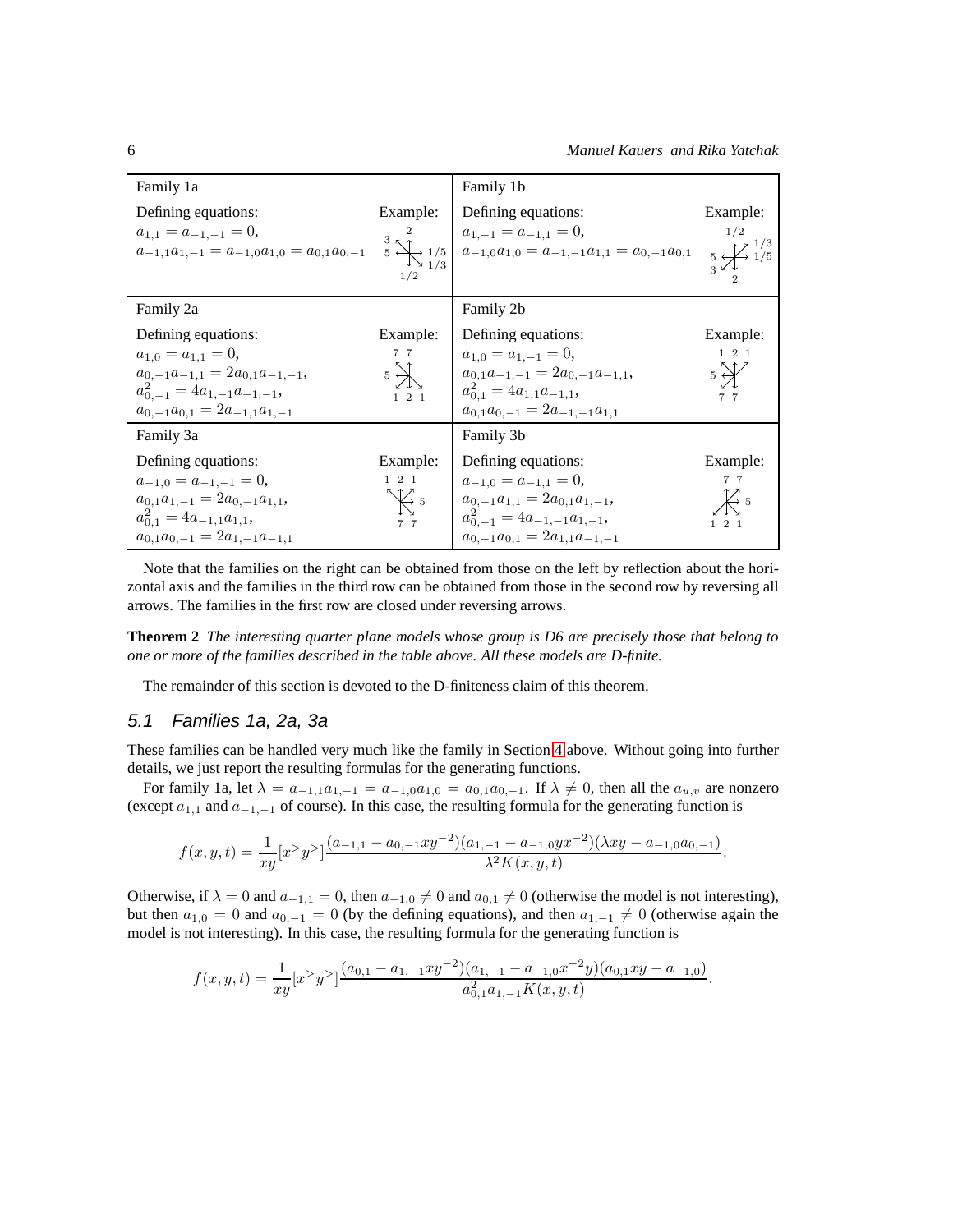Finally, if  $\lambda = 0$  and  $a_{-1,1} \neq 0$ , then  $a_{1,-1} = 0$  and the only interesting cases have  $a_{1,0} \neq 0$ ,  $a_{0,-1} \neq 0$ , and  $a_{-1,0} = a_{0,1} = 0$ . This case is symmetric to the previous case and therefore not interesting.

For family 2a, we may assume that  $a_{1,-1} \neq 0$ , because otherwise the model is uninteresting. Then we can also assume  $a_{0,1} \neq 0$ , because if  $a_{0,1} = 0$ , then the last defining equation would imply  $a_{-1,1} = 0$ , which together with  $a_{1,1} = 0$  would also render the model not interesting. Under the assumption  $a_{1,-1} \neq a_{1,1}$  $0, a_{0,1} \neq 0$ , the generating function can be expressed as

$$
f(x,y,t) = \frac{1}{xy} [x^y - y^z] \frac{P(x,y)(a_{-1,-1} - a_{1,-1}x^2 + a_{-1,1}y^2 + a_{-1,0}y)(2a_{0,1}y^2 - 2a_{1,-1}x - a_{0,-1})}{4x^2y^3a_{0,1}^2a_{1,-1}K(x,y,t)}
$$

where  $P(x, y) = 2a_{-1,-1} - 2a_{0,1}xy^2 + a_{0,-1}x + 2a_{-1,1}y^2 + 2a_{-1,0}y$ .

For family 3a, models are interesting only when  $a_{-1,1} \neq 0$  and  $a_{0,-1} \neq 0$  and  $(a_{1,-1}, a_{1,0}, a_{1,1}) \neq a_{0}$  $(0, 0, 0)$ . Under these assumptions, we obtain the following expression for the generating function:

$$
f(x,y,t) = \frac{1}{xy} [x^>y^>] \frac{Q(x,y) (a_{0,1}y^2 - 2a_{0,-1} + 2a_{-1,1}y^2/x) (a_{1,1}x^2y + a_{1,0}x^2 + a_{1,-1}x^2/y - a_{-1,1}y)}{(a_{1,-1} + a_{1,0}y + a_{1,1}y^2) (4a_{-1,1}a_{0,-1} + (2a_{-1,1} + a_{0,1}x)Q(x,y))K(x,y,t)}
$$

where  $Q(x, y) = 2a_{1,1}xy^2 + 2a_{1,0}xy + 2a_{1,-1}x + a_{0,1}y^2 - 2a_{0,-1}$ . Note that in this case the denominator contains nontrivial factors involving both  $x$  and  $y$ , so the ad-hoc reasoning used in Section [4,](#page-3-0) which also works for the families 1a and 2a, does not work here. However, there is no problem if we take the viewpoint of multivariate Laurent series [\(Aparicio Monforte and Kauers, 2013\)](#page-11-10), because all that is needed for the argument to go through is the property that there exists a term order  $\leq$  so that for all  $q \in G \setminus \{id\}$ and all positive integers i, j the expansion of  $g(x)^{i}g(y)^{j} \in \mathbb{C}(x, y)$  in the multivariate Laurent series field  $\mathbb{C}_{\leq}((x, y))$  contains no terms  $x^k y^{\ell}$  where both k and  $\ell$  are positive. This turns out to be the case.

#### <span id="page-6-0"></span>5.2 Family 1b

For the family 1b there are three cases to distinguish. First, when  $a_{-1,-1} = a_{1,0} = a_{0,1} = 0$ , then  $a_{1,1}, a_{-1,0}, a_{0,-1}$  all must be nonzero in order for the model to be interesting. In this case, the generating function is

$$
f(x,y,t) = k \left( \sqrt[3]{a_{0,-1}a_{1,1}/a_{-1,0}^2} x, \sqrt[3]{a_{-1,0}a_{1,1}/a_{0,-1}^2} y, \sqrt[3]{a_{-1,0}a_{0,-1}a_{1,1}} t \right),
$$

where  $k(x, y, t)$  is the generating function for classical Kreweras walks (i.e.,  $a_{1,1} = a_{-1,0} = a_{0,-1} = 1$ ), which is well-known to be algebraic [\(Kreweras, 1965](#page-11-11); Bousquet-Mélou, 2005). Secondly, when  $a_{1,1} =$  $a_{-1,0} = a_{0,-1} = 0$ , algebraicity of the generating function can be established by a similar argument. The third case is when  $a_{1,1}$ ,  $a_{-1,-1}$ ,  $a_{1,0}$ ,  $a_{-1,0}$ ,  $a_{0,1}$ ,  $a_{0,-1}$  are all nonzero. In this case it is impossible to express the generating function in terms of the generating function for the corresponding model without multiplicities, known as the double Kreweras model. However, if we let  $f_{\lambda}(x, y, t)$  be the generating function for the family where  $a_{-1,-1} = a_{-1,0} = a_{0,-1} = 1$  and  $a_{1,1} = a_{1,0} = a_{0,1} = \lambda \neq 0$ , then

$$
f(x,y,t) = f_{a_{0,1}a_{1,0}^2/(a_{0,-1}a_{1,1}^2)}\left(\frac{a_{1,1}}{a_{0,1}}x, \frac{a_{1,1}}{a_{1,0}}y, \frac{a_{-1,-1}a_{1,1}^2}{a_{0,1}a_{1,0}}t\right)
$$

is the generating function of an arbitrary model of family 1b with  $a_{1,1}a_{-1,-1} \neq 0$ . It therefore suffices to show that  $f_{\lambda}(x, y, t)$  is D-finite. We will show that it is in fact algebraic, following the treatment in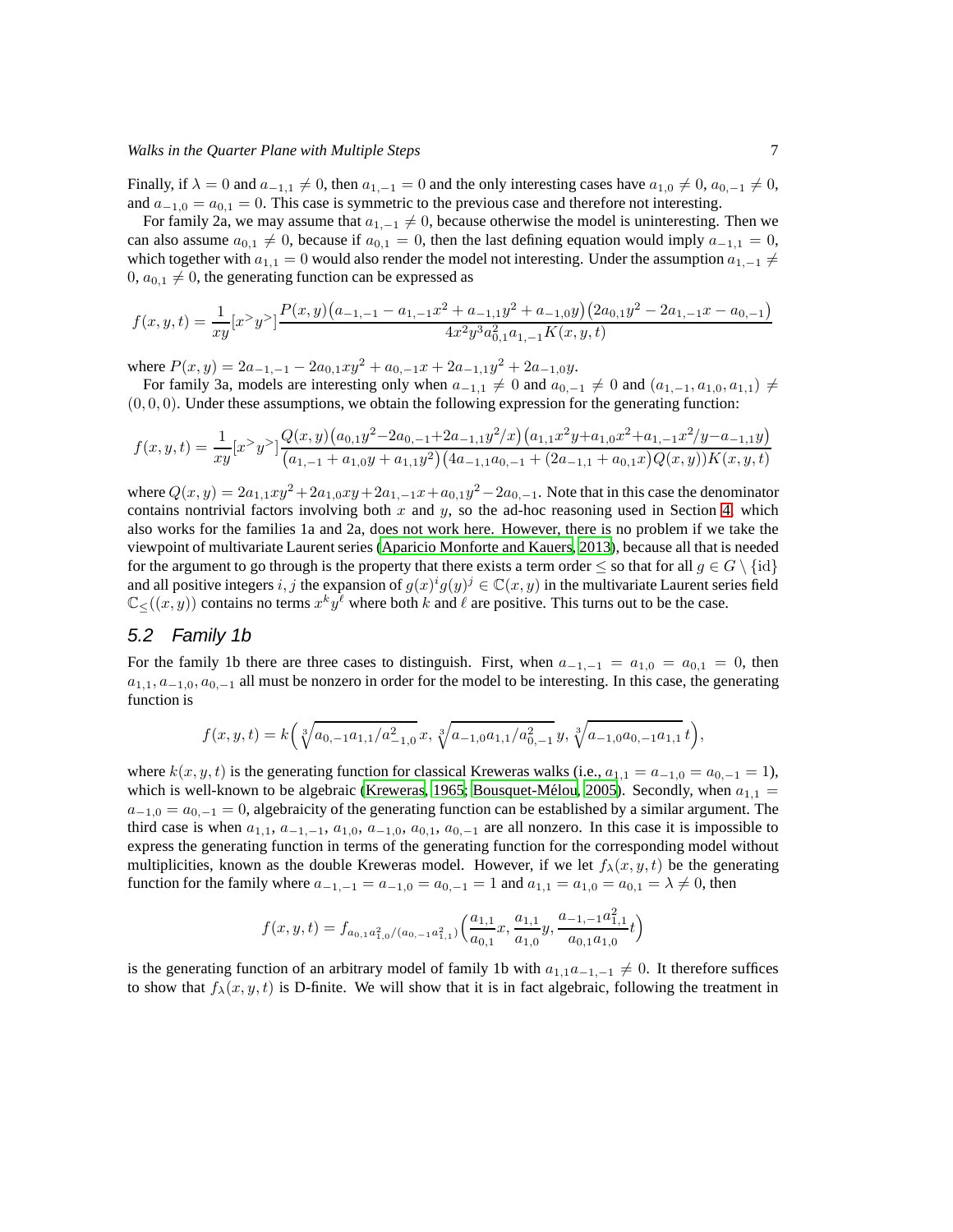.

.

Section 6.3 of Bousquet-Mélou and Mishna (2010) step by step with the added parameter  $\lambda$ . The orbit sum argument does not work here because the orbit sum turns out to be zero. We therefore sum [\(1\)](#page-1-0) over only half the orbit to obtain a nonzero expression on both sides. This new expression will be more complicated than in the orbit sum case: in general, it will involve the unknown series  $f_{\lambda}(x, y, t)$ ,  $f_{\lambda}(x, 0, t)$  and  $f_{\lambda}(0, 0, t)$ . However, by careful coefficient extraction, the algebraicity result is still attainable.

Writing  $A_v = \sum_u a_{u,v} x^u$  for  $v = -1, 0, 1$ , the half-orbit sum equation reads

$$
xyf_{\lambda}(x,y,t) - \frac{1}{\lambda x}f_{\lambda}\left(\frac{1}{\lambda xy},y\right) + \frac{1}{\lambda y}f_{\lambda}\left(\frac{1}{\lambda xy},x\right) = \frac{xy - \frac{1}{\lambda x} + \frac{1}{\lambda y} - 2txA_{-1}f_{\lambda}(x,0,t) + tf_{\lambda}(0,0,t)}{K(x,y,t)}.
$$

Next we extract the coefficient of  $y^0.$  In order to do so, we use Lemma 7 from Bousquet-Mélou and Mishna [\(2010](#page-11-0)). That is, we solve  $K(x, y, t) = 0$  for y in terms of x and t: writing  $\Delta(x) := t^2 x^{-2} - 2(t +$  $2\lambda t^2(x^{-1} + (1 - 6\lambda t^2) - 2\lambda t(1 + 2t)x + \lambda^2 t^2 x^2$  for the discriminant of  $K(x, y, t)$ , the two solutions are  $Y_0 = (1 - tA_0 - \sqrt{\Delta(x)})/(2tA_0)$  and  $Y_1 = 1/(\lambda x Y_0)$ . The coefficient of  $y^n$  in  $1/K(x, y, t)$  can be expressed in terms of  $Y_0$ ,  $Y_1$ , and  $\Delta(x)$  via

$$
[y^{n}] \frac{1}{K(x, y, t)} = \frac{1}{\sqrt{\Delta(x)}} \times \begin{cases} Y_0^{-n} & \text{if } n \le 0 \\ Y_1^{-n} & \text{if } n \ge 0 \end{cases}
$$

Using these facts, extracting the coefficient of  $y^0$  on both sides of the half-orbit sum equation leads to

<span id="page-7-0"></span>
$$
-\frac{1}{\lambda x}d_{\lambda}\left(\frac{1}{\lambda x},t\right) = \frac{1}{\sqrt{\Delta(x)}}\left(xY_0 - \frac{1}{\lambda x} + \frac{1}{\lambda Y_1} - 2txA_{-1}f_{\lambda}(x,0,t) + tf_{\lambda}(0,0,t)\right),\tag{2}
$$

where  $d_{\lambda}(x,t) := \sum_{i,n} (f_{\lambda})_{i,i,n} x^{i} t^{n}$  is the generating function for walks ending on the diagonal.

Now we write  $\Delta(x) = \frac{t^2}{Z^2} \Delta_-(x) \Delta_+(x)$ , where

$$
\Delta_{+}(x) = 1 - \frac{2\lambda Z(1 + 2Z + 2\lambda Z^{2} + 2\lambda^{2}Z^{3} + \lambda^{2}Z^{4})}{(1 - \lambda Z^{2})^{2}}x + \lambda^{2}Z^{2}x^{2}, \quad \Delta_{-}(x) = \Delta_{+}\left(\frac{1}{x}\right),
$$

and where  $Z \in \mathbb{Q}[\lambda][[t]]$  is defined through  $Z = \frac{t(1+3\lambda Z^2 + 4\lambda(1+\lambda)Z^3 + 3\lambda^2 Z^4 + \lambda^3 Z^6)}{(1-\lambda Z^2)^2}$  and  $Z(0) = 0$ .

Multiplying [\(2\)](#page-7-0) by  $A_1\sqrt{\Delta_-(x)}$  and using the explicit expressions for  $Y_0$  and  $Y_1$  given above, we obtain

$$
\sqrt{\Delta_{-}(x)}\left(\frac{x}{t}-\frac{1}{\lambda x}A_1d_{\lambda}\left(\frac{1}{\lambda x},t\right)\right)=\frac{ZA_1}{t\sqrt{\Delta_{+}(x)}}\left(\frac{x\left(1-tA_0\right)}{tA_1}-\frac{1}{x\lambda}-2tA_{-1}f_{\lambda}(x,0,t)+tf_{\lambda}(0,0,t)\right).
$$

From this equation, we extract the coefficient of  $x^0$ . Using  $[x^0]d_\lambda(\frac{1}{\lambda x}, t) = [x^0]f_\lambda(x, 0, t) = f_\lambda(0, 0, t)$ , we find

$$
f_{\lambda}(0,0,t) = \frac{Z - 4\lambda Z^3 - 2\lambda Z^4 - 2\lambda^2 Z^4 - \lambda^2 Z^5}{t(1 - \lambda Z^2)^2}
$$

With this knowledge, we can now extract the positive part in  $x$  on both sides of the same equation to obtain

$$
f_{\lambda}(x,0,t) = \frac{x^2(\lambda Z^2 - 1) + 2xZ(\lambda Z + 1) - \lambda Z^3 + Z}{2\lambda tx(x+1)^2 Z(1-\lambda Z^2)} \sqrt{\Delta_+(x)}
$$

$$
-\frac{Z}{2t(1+x)} \left(\frac{\lambda tx^3 + 2tx + t - x^2}{\lambda tx(x+1)Z} + \frac{2(\lambda^2 Z^3 + \lambda(Z+3)Z^2 - 1)}{(1-\lambda Z^2)^2} + 1\right).
$$

Noting that  $f_{\lambda}(0, y, t) = f_{\lambda}(y, 0, t)$ , we conclude from equation [\(1\)](#page-1-0) that  $f_{\lambda}(x, y, t)$  is algebraic.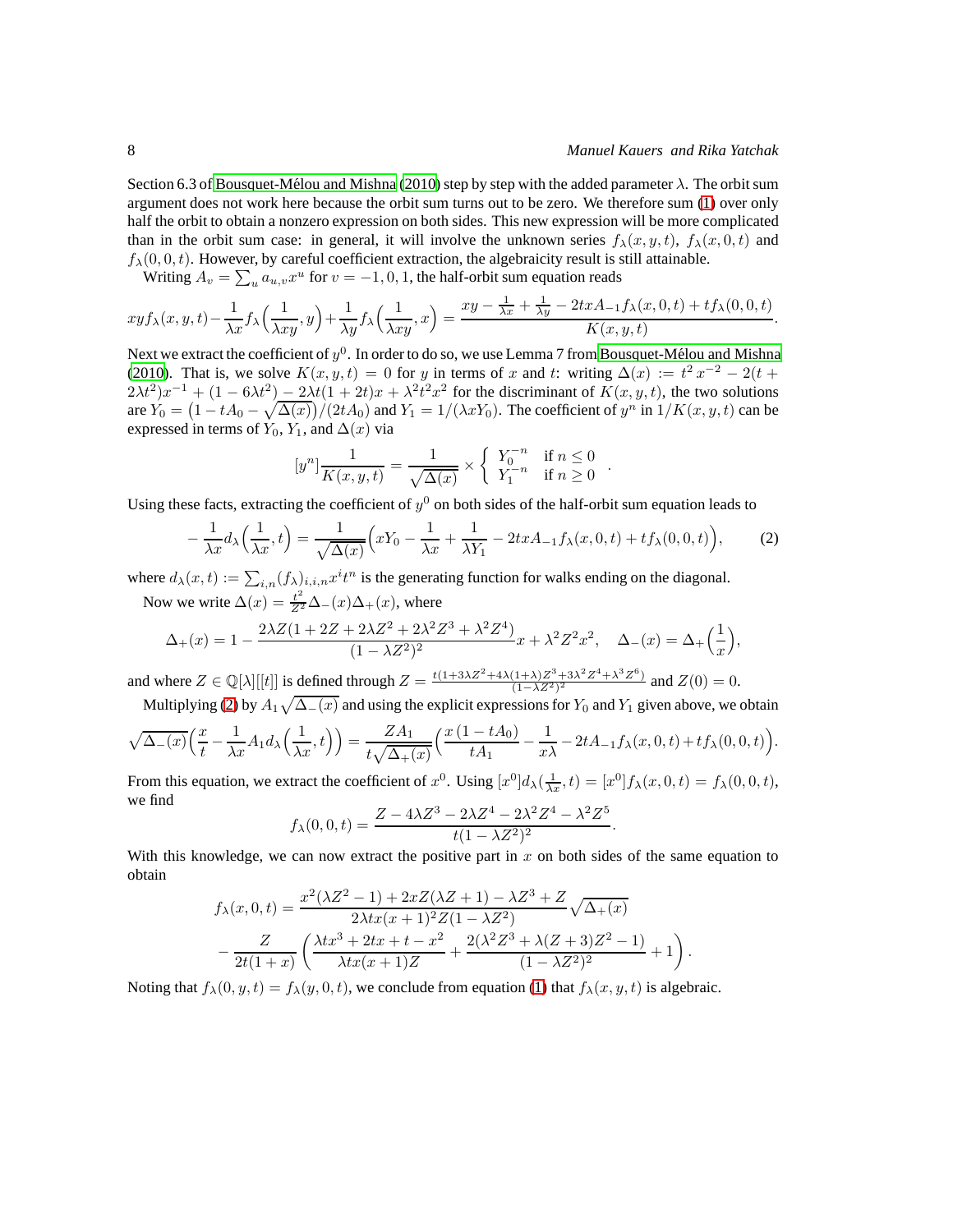#### <span id="page-8-0"></span>5.3 Families 2b, 3b

The orbit sum argument also fails for these families. For the models in family 2b the orbit sum is zero, while in family 3b the orbit sum is nonzero but the desired term  $f(x, y, t)$  cannot be isolated by taking the positive part because there are group elements  $q \neq id$  for which  $f(q(x), q(y), t)$  also contributes terms with positive exponents to the orbit sum. Because of the lack of symmetry, the half orbit sum argument used for family 1b does not seem to apply either.

One model from each of these two families were already encountered by [Bostan et al. \(2014a\)](#page-11-6), and computer proofs have been given there that the generating function for the model belonging to family 2b is algebraic and the model belonging to family 3b is (transcendental) D-finite. The models considered by [Bostan et al. \(2014a\)](#page-11-6) are  $a_{1,0} = a_{1,-1} = a_{-1,0} = 0$ ,  $a_{-1,1} = \frac{1}{2}a_{0,1} = a_{1,1} = a_{-1,-1} = a_{0,-1} = 1$ (case 2b), and its reverse  $a_{-1,0} = a_{-1,1} = a_{1,0} = 0$ ,  $a_{1,-1} = \frac{1}{2}a_{0,-1} = a_{-1,-1} = a_{1,1} = a_{0,1} = 1$ (case 3b).

We were able to extend these computer proofs to the more general cases where  $a_{-1,0} = \lambda$  (case 2b), and  $a_{1,0} = \lambda$  (case 3b), respectively, are formal parameters. From here, every other model of the respective family can be reached by an appropriate algebraic substitution: if  $f_{\lambda}(x, y, t)$  is the generating function for the model  $a_{1,0} = a_{1,-1} = a_{-1,0} = 0$ ,  $a_{-1,1} = \frac{1}{2}a_{0,1} = a_{1,1} = a_{-1,-1} = a_{0,-1} = 1$ ,  $a_{-1,0} = \lambda$ , then

$$
f(x, y, t) = f_{a_{-1,0}/\sqrt{a_{-1,-1}a_{-1,1}}} \left( \frac{a_{0,-1}}{a_{-1,-1}} x, \sqrt{\frac{a_{-1,1}}{a_{-1,-1}}} y, \frac{1}{2} \sqrt{\frac{a_{-1,-1}}{a_{-1,1}}} t \right)
$$

is the generating function for an arbitrary model of family 2b, and likewise for family 3b. (Models where the  $a_{u,v}$ 's appearing in the denominators are zero are not interesting.)

The computational techniques we used were introduced by [Kauers and Zeilberger \(2008\)](#page-11-13); [Kauers et al.](#page-11-14) [\(2009](#page-11-14)); [Bostan and Kauers \(2010\)](#page-11-1), and they have been described for the cases  $\lambda = 0$  in the paper of [Bostan et al.](#page-11-6) [\(2014a\)](#page-11-6). We do not repeat these explanations again but only remark that the additional symbolic parameter  $\lambda$  has made the calculations considerably more expensive. The computations were done using software of [Kauers \(2009\)](#page-11-15) and [Koutschan](#page-11-16) [\(2010\)](#page-11-16). The bottleneck was the construction of a certified recurrence for  $(f_{\lambda})_{0,0,n}$ . The (nonminimal) recurrence we found has order 14 and degrees 30, 26 in  $n$ ,  $\lambda$ , respectively; the certificate for this recurrence is 16 gigabytes long! From this recurrence it can be deduced that  $f_\lambda(0, 0, t)$  is the unique formal power series  $T \in \mathbb{Q}[\lambda][t]$  with  $T(0) = 1$  and

$$
t^{4}T^{2} + (2t\lambda + 1)t^{2}T + t(4t + 1) - (3t^{2}(\lambda - 4) + 3t + 1)Z + t(6t + 1)(\lambda + 2)Z^{2} = 0,
$$

where  $Z \in \mathbb{Q}[\lambda][t]$  is the unique formal power series with  $Z(0) = 0$  and  $t = \frac{Z(4Z+1)}{1+6Z+12Z^2+4(2+\lambda)Z^3}$ . Using this equation and the functional equation [\(1\)](#page-1-0) (with  $f_{\lambda}$  in place of f), we could then prove the correctness of guessed polynomial equations  $P(x, t, \lambda, f_\lambda(x, 0, t)) = Q(y, t, \lambda, f_\lambda(0, y, t)) = 0$ , which in turn can be used to deduce that  $f_{\lambda}(x, 0, t)$  is the unique formal power series  $U \in \mathbb{Q}[x, \lambda][t]$  with  $U(0) = 1$  and

$$
(x+1)^{2}t^{4}U^{2} + (2t\lambda - x + 1)t^{2}U + t(t(x+4) + 1) - (3t^{2}(\lambda - 4) + 3t + 1)Z + t(6t + 1)(\lambda + 2)Z^{2} = 0
$$

and that  $f_\lambda(0, y, t)$  is  $\left(-1 + \sqrt{1 + tyV}\right)/(ty)$  where V the unique formal power series  $V \in \mathbb{Q}[y, \lambda][[t]]$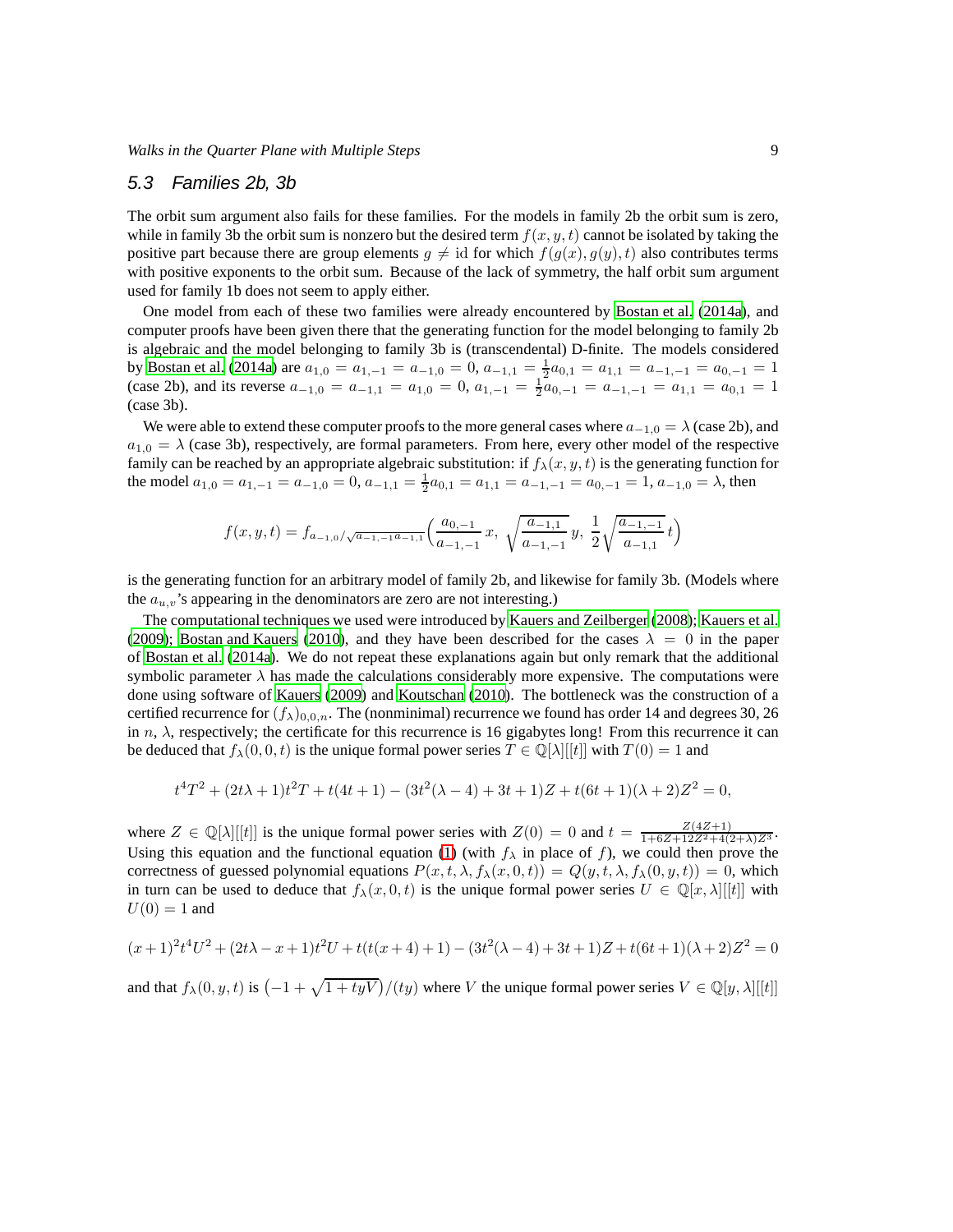with  $V(0) = 1$  and

$$
(\lambda y + y^2 + 1)^2 t^4 V^2 + (4t^2 (6t + 1)(\lambda + 2) y Z^2 - 4ty (3t^2 \lambda - 12t^2 + 3t + 1) Z + t (6t^2 \lambda y^2 + 4t^2 \lambda + 2t^2 y^3 + 18t^2 y - 2t \lambda y + 2ty^2 + 4ty + 2t - y)) V + t (4t \lambda y + ty^2 + 16t + 2y + 4) - 4(3t^2 \lambda - 12t^2 + 3t + 1) Z + 4(6t + 1)t(\lambda + 2) Z^2 = 0.
$$

Together with the functional equation, it finally follows that  $f_{\lambda}(x, y, t)$  is algebraic.

For the generating function  $f_{\lambda}(x, y, t)$  of the model with  $a_{-1,0} = a_{-1,1} = a_{0,1} = 0$ ,  $a_{-1,-1} = a_{-1,0}$  $\frac{1}{2}a_{0,-1} = a_{1,-1} = a_{1,1} = a_{0,1} = 1$ ,  $a_{1,0} = \lambda$  from family 3b, we have that  $\bar{f}_{\lambda}(0,0,t) = f_{\lambda}(0,0,t)$ (for combinatorial reasons), and we can use this and the functional equation to certify guessed systems of partial linear differential equations for  $f_{\lambda}(x, 0, t)$  and  $f_{\lambda}(0, y, t)$  which then together with the function equation [\(1\)](#page-1-0) (now with  $\bar{f}_{\lambda}$  in place of f) imply that  $\bar{f}_{\lambda}(x, y, t)$  is D-finite. The equations are somewhat too large to be included here:  $\bar{f}_{\lambda}(x, 0, t)$  satisfies a differential equation of order 11 with respect to t with polynomial coefficients of respective degrees 82, 90, 110 in x,  $\lambda$  and t, while  $\bar{f}_{\lambda}(0, y, t)$  satisfies a differential equation of order 11 with respect to t with polynomial coefficients of respective degrees 70, 58, 90 in  $y$ ,  $\lambda$  and  $t$ .

# 6 Models with Group D8

For the possible values of  $a_{u,v}$  such that  $(\Phi \Psi)^4 = id$ , we obtain, after discarding components that only contain uninteresting models or are redundant or are reflections of others, three essentially different prime ideals. One of them is the ideal from Section [4,](#page-3-0) which appears again because  $(\Phi \Psi)^2 = id$  implies  $(\Phi \Psi)^4 = id$ . The other two define the following families:

| Family 4a                                                                               |          | Family 4b                                                                               |          |
|-----------------------------------------------------------------------------------------|----------|-----------------------------------------------------------------------------------------|----------|
| Defining equations:                                                                     | Example: | Defining equations:                                                                     | Example: |
| $a_{1,-1}a_{-1,1} = a_{1,0}a_{-1,0},$<br>$a_{1,1} = a_{0,1} = a_{0,-1} = a_{-1,-1} = 0$ |          | $a_{1,1}a_{-1,-1} = a_{1,0}a_{-1,0},$<br>$a_{1,-1} = a_{1,0} = a_{-1,0} = a_{-1,1} = 0$ |          |

In family 4a, we must have  $a_{1,-1} \neq 0$  and  $a_{-1,1} \neq 0$  for a model to be interesting. But then  $a_{1,-1}a_{-1,1} \neq 0$  implies also  $a_{1,0} \neq 0$  and  $a_{-1,0} \neq 0$  through the first defining equation. Similarly, we can assume for the models in family 4b that  $a_{1,0}, a_{-1,0}, a_{1,1}a_{-1,-1}$  all are nonzero.

For family 4a, the orbit sum argument applies and yields

$$
f(x,y,t) = \frac{1}{xy} [x^y y^y] \frac{(a_{1,-1}x/y - a_{-1,1}y/x)(a_{1,-1}/y - a_{1,0})(a_{1,0}x - a_{-1,0}/x)(a_{1,0}x - a_{-1,1}y/x)}{a_{-1,1}a_{1,0}^3 K(x,y,t)}
$$

as expression for the generating function.

For family 4b the orbit sum is zero, but it was pointed out by [Bostan et al.](#page-11-6) [\(2014a](#page-11-6)) in their Section 6.2 that its D-finiteness can be deduced from the D-finiteness of the corresponding model without multiplicities. Indeed, if  $g(x, y, t)$  denotes the generating function for the Gessel model  $\{\swarrow, \leftarrow, \rightarrow, \nearrow\}$  without multiplicities, then we have

$$
f(x, y, t) = g\left(\sqrt{\frac{a_{1,0}}{a_{-1,0}}}x, \frac{a_{1,1}}{a_{1,0}}y, \sqrt{a_{1,0}a_{-1,0}}t\right)
$$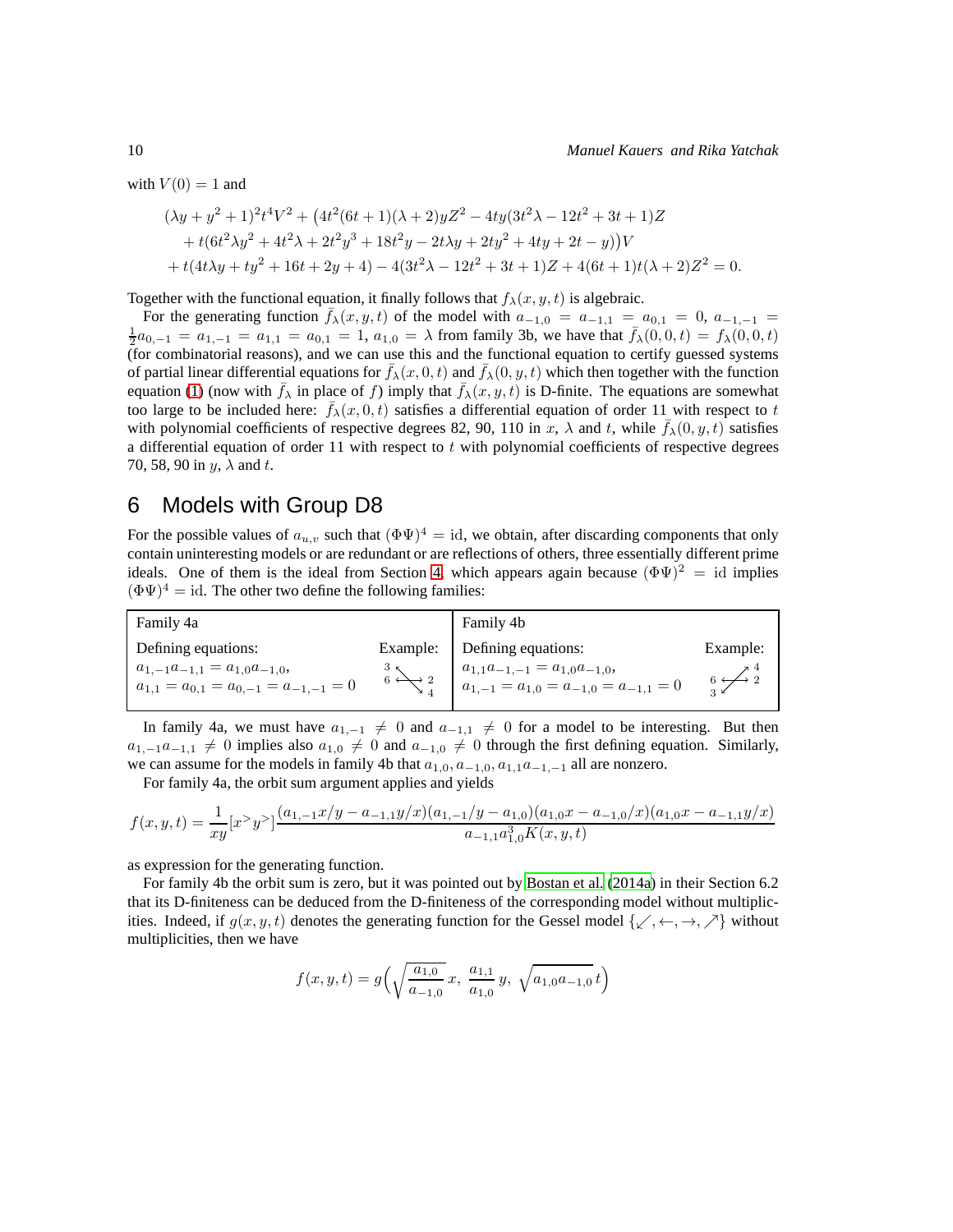for the general generating function of models of family 4b. Since  $q(x, y, t)$  is known to be algebraic [\(Bostan and Kauers, 2010;](#page-11-1) [Bostan et al.](#page-11-2), [2013](#page-11-2)), it follows that all the models of family 4b are algebraic.

**Theorem 3** *The interesting quarter plane models whose group is D8 are precisely those that belong to one of the families described in the table above. All these models are D-finite.*

# 7 Models with Larger Groups

For  $n \geq 5$  we failed to compute the prime decomposition of the ideal of relations among the  $a_{u,v}$  that ensures  $(\Phi \Psi)^n = id$ . The required calculations become too expensive. However, in our search over all the 30307 quarter plane models with multiplicites in  $\{0, 1, 2, 3\}$  we did encounter, very much to our surprise, the following three models that do not belong to any of the families discussed so far. Their group is D10.

1 1 2 1 2 1 1 1 2 1 1 1 1 2 1 2 1 2 1 1 1

The orbit sum is zero, and guessing suggests that for all three models the generating function is algebraic.

The models on the left and in the middle can be obtained from one another by reversing arrows, therefore these two models have the same number of walks returning to the origin. If  $Z \in \mathbb{Q}[[t]]$ is the unique formal power series with  $Z(0) = 0$  satisfying  $Z = t(4Z^3 + 8Z^2 + 2Z + 1)$ , so that  $Z = t + 2t^2 + 12t^3 + 60t^4 + \cdots$ , then we believe that  $f(0, 0, t) = \frac{Z}{t}(1 - 2Z + 2Z^3)$ . More generally, for the model on the left we seem to have

$$
f(x,0,t) = f(0,x,t) = \frac{P(x,Z) - (x - 2Z)(2xZ + x - 1)\sqrt{1 - 4xZ(Z + 1)}}{2tx^2(x+1)^2Z}
$$

with  $P(x, Z) = 2Z + (x - 1)x(4Z^3 + 8Z^2 - 2(x - 1)Z + 1)$ , and then, using equation [\(1\)](#page-1-0), the full generating function  $f(x, y, t)$  can be expressed in terms of all these algebraic series. For the model in the middle, we find a slightly messier expression for  $f(x, 0, t) = f(0, x, t)$ , also quadratic over t, Z, x, which again implies (if correct) that  $f(x, y, t)$  is algebraic. Since the first two models are symmetric about the diagonal, we expect that these formulas can be proven in a similar way as the models of family 1b in Section [5.2](#page-6-0) above, but we have not gone through the details of the required calculations.

The model on the right also seems to have an algebraic generating function. We found that  $f(x, 0, t)$ seems to satisfy an algebraic equation  $P(x, t, f(x, 0, t)) = 0$  for some irreducible polynomial  $P \in$  $\mathbb{Z}[x, t, T]$  of respective degrees 40, 45, 24 in  $x, t, T$ , and  $f(0, y, t)$  seems to satisfy an algebraic equation  $Q(y, t, f(0, y, t)) = 0$  for some irreducible polynomial  $Q \in \mathbb{Z}[y, t, T]$  of respective degrees 64, 45, 24 in  $y, t, T$ . We expect that these algebraic equations can be proven by computer algebra in a similar way as the models of family 2b in Section [5.3](#page-8-0) above, but this would require immense calculations which we have not carried out.

The model obtained from the model on the right by reversing arrows is just its reflection and therefore also algebraic but not of interest.

Using substitutions like in earlier sections, the three models can be used to generate three families of models. The corresponding ideals of defining relations for the  $a_{u,v}$  have dimension three. We do not know whether these families completely characterize all the interesting models whose group is D10, nor do we know anything about models for even larger groups. Does there exist for every  $n \geq 2$  a quarter plane model with multiplicities whose group is  $D2n$ ?